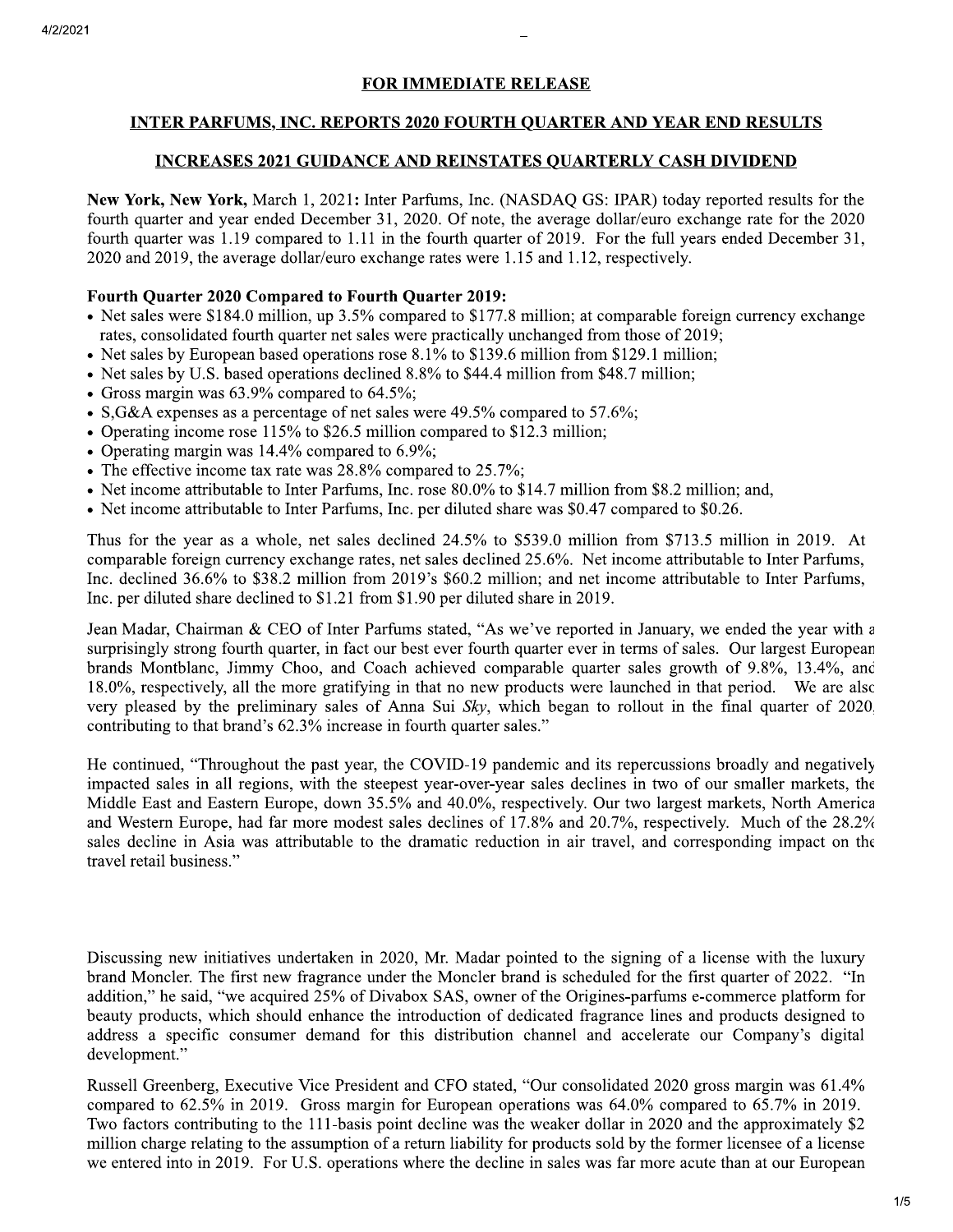operations, the gross margin declined to 51.8% from 52.5% in 2019, as certain expenses such as depreciation of tools and molds together with the distribution of point-of-sale materials amplified the decline in gross margin."

He continued, "Selling, general and administrative expenses declined 23.6% compared to 2019, and as a percentage of net sales, were 48.4% and 47.8% for 2020 and 2019, respectively. Due to the effects of the COVID-19 pandemic, a substantial portion of the reduction in selling, general and administrative expenses in 2020 was attributable to the postponement of most new product launches until 2021. In 2020, advertising and promotional expenses represented 17.0% of net sales as compared to 20.3% in 2019."

Mr. Greenberg also noted, "Cash provided by operating activities aggregated \$65.0 million and \$76.5 million in 2020 and 2019, respectively. We closed the year with working capital of \$445 million, including approximately \$296 million in cash, cash equivalents and short-term investments, a working capital ratio of over 3.8 to 1, and only \$10.1 million of long-term debt."

### **2021 New Product Highlights**

Mr. Madar continued, "For our European operations, we recently debuted Kate Spade New York, our first new fragrance for the brand. In the U.S., the scent is already being carried by major department stores, beauty retailers and is being sold through e-commerce. The fragrance is also debuting soon in Europe, which will be followed by Asia, the Middle East and Latin America in the second quarter. With regard to our larger brands, in the first half of the year, Montblanc is adding an extension to its *Explorer* collection for men. For the Jimmy Choo fragrance portfolio, I Want Choo for women and an Urban Hero flanker fragrance for men will begin to rollout in the first half. In the second half, we've got an extension for Coach *Dreams* and an entirely new women's line for Lanvin is unveiling."

Highlighting major launches in the pipeline within U.S. operations Mr. Madar noted, "For our newest brand, MCM, we have a genderless namesake fragrance debuting in MCM stores in the spring which will be followed by a broader international rollout. The Bella Vita women's collection debuts in GUESS stores, as well as stores in the brand's major markets, Russia and Asia in the spring of this year, with retail distribution in the rest of the world coming in spring 2022. The brand is also launching *Effect*, a complete men's fragrance and grooming collection beginning mid-year. Anna Sui Sky actually debuted in China and Hong Kong late last year and is now rolling out throughout Asia and other markets where the brand has strong traction. Oscar de la Renta boutiques will be first to carry a new women's scent, *Alibi*, later this month, to be followed by a global rollout. For Abercrombie & Fitch, we have a completely new duo scheduled to be on store shelves this summer, and for Hollister, we have a fragrance duo launching this year."

## Dividend Reinstated at Annual Rate of \$1.00 per Share

Mr. Greenberg pointed out, "In 2020, effective cost controls and cash management enabled us to minimize the impact of the sudden drop in sales resulting from the COVID-19 pandemic. One defensive measure undertaken by our Board of Directors was the suspension of the cash dividend. The strength of our financial position coupled with the favorable near and longer-term outlook of our business were among the reasons why our Board reinstated the payment of a cash dividend, payable quarterly, at the annual rate of \$1.00 per

share. The next regular quarterly cash dividend of \$0.25 per share is payable on March 31, 2021 to shareholders of record on March 15, 2021."

#### Raises 2021 Guidance

Mr. Greenberg concluded, "In the three months since we provided initial 2021 guidance, we've gained greater visibility as to how the year will unfold, thanks to an influx of orders for established brands, the addition of Kate Spade New York and MCM brand sales, and in general, favorable indications from our distribution network. We now have a reasonable degree of confidence that net sales will fall within the \$650 million and \$660 million range, once again factoring in negligible travel retail sales. Fixed expenses will increase slightly as we unwind certain steps taken in 2020 to minimize the effects of the COVID-19 pandemic. In addition, with many 2021 product launches scheduled, we are again targeting 21% of net sales for advertising and promotion included in selling, general and administrative expenses. We currently estimate 2021 diluted net income per share to be in the range of \$1.40 and \$1.45. Guidance assumes that the average dollar/euro average exchange rate remains at current levels and that there is no significant resurgence of the COVID-19 pandemic.

#### **Conference Call**

Management will conduct a conference call to discuss financial results and business developments at 11:00 AM ET, Tuesday, March 2, 2021. Interested parties may participate by dialing (201) 493-6749; please call in 10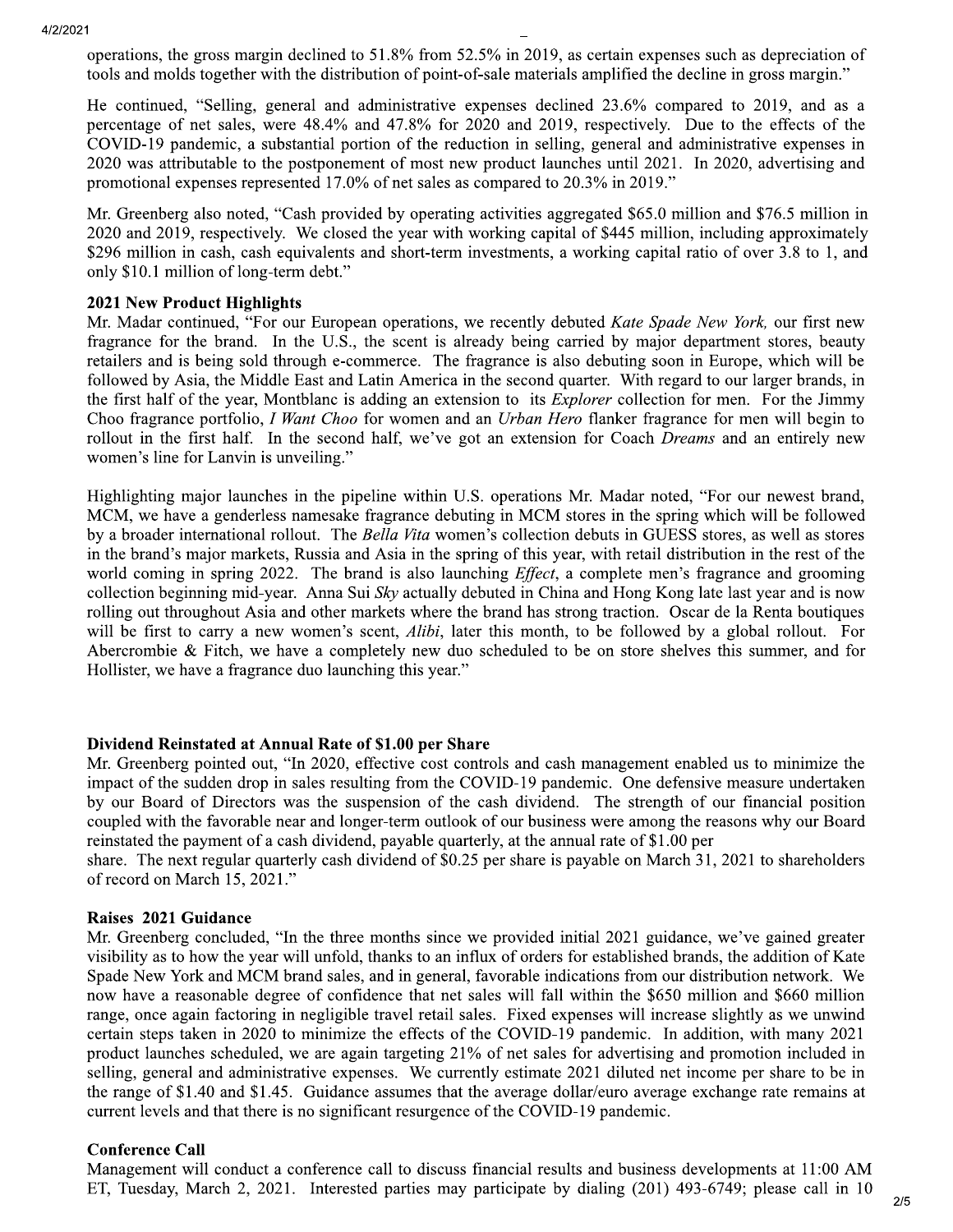minutes before start time and ask for the Inter Parfums call. To listen to the call over the Internet, go to www.interparfumsing.com and click on the Investor Relations section.

Founded in 1982, Inter Parfums, Inc. develops, manufactures and distributes prestige perfumes and cosmetics as the exclusive worldwide licensee for Abercrombie & Fitch, Anna Sui, Boucheron, Coach, Dunhill, Graff, GUESS, Hollister, Jimmy Choo, Karl Lagerfeld, Kate Spade New York, MCM, Moncler, Montblanc, Oscar de la Renta, Paul Smith, Repetto, S.T. Dupont and Van Cleef & Arpels. Inter Parfums is also the owner of Lanvin fragrances and the Rochas brand. Through its global distribution network, the Company's products are sold in over 120 countries.

Statements in this release which are not historical in nature are forward-looking statements. Although we believe that our plans, intentions and expectations reflected in such forward-looking statements are reasonable, we can give no assurance that such plans, intentions or expectations will be achieved. In some cases you can identify forward-looking statements by forward-looking words such as "anticipate," "believe," "could," "estimate," "expect," "intend," "may," "should," "will," and "would," or similar words. You should not rely on forward-looking statements, because actual events or results may differ materially from those indicated by these forward-looking statements as a result of a number of important factors. These factors include, but are not limited to, the risks and uncertainties discussed under the headings "Forward Looking Statements" and "Risk Factors" in Inter Parfums' annual report on Form 10-K for the fiscal year ended December 31, 2020 and the reports Inter Parfums files from time to time with the Securities and Exchange Commission. Inter Parfums does not intend to and undertakes no duty to update the information contained in this press release.

| Contact at Inter Parfums, Inc.        | $-0r-$ | <b>Investor Relations Counsel</b>                     |
|---------------------------------------|--------|-------------------------------------------------------|
| Russell Greenberg, Exec. VP & CFO     |        | The Equity Group Inc.                                 |
| (212) 983-2640                        |        | Fred Buonocore (212) 836-9607/fbuonocore@equityny.com |
| <u>rgreenberg@interparfumsinc.com</u> |        | Linda Latman (212) 836-9609/llatman@equityny.com      |
| www.interparfumsinc.com               |        | www.theequitygroup.com                                |
|                                       |        |                                                       |

See Accompanying Tables

|--|

Consolidated Statements of Income

thous ands excep

 $(In$ 

### t per share data) (Unaudited)

|                                                 | Three Months Ended<br>December 31, |         |         |         | <b>Twelve Months Ended</b><br>December 31, |         |         |         |  |
|-------------------------------------------------|------------------------------------|---------|---------|---------|--------------------------------------------|---------|---------|---------|--|
|                                                 | 2020                               |         | 2019    |         | 2020                                       |         | 2019    |         |  |
| Net sales                                       |                                    | 184,042 | \$      | 177,803 | $\mathbb{S}$                               | 539,009 | \$      | 713,514 |  |
| Cost of sales                                   | 66,395                             |         | 63,119  |         | 208,278                                    |         | 267,578 |         |  |
| Gross margin                                    | 117,647                            |         | 114,684 |         | 330,731                                    |         | 445,936 |         |  |
| Selling, general and administrative<br>expenses |                                    | 91,177  | 102,349 |         | 260,648                                    |         | 341,209 |         |  |
| Income from operations                          |                                    | 26,470  |         | 12,335  |                                            | 70,083  |         | 104,727 |  |
| Other expenses (income):                        |                                    |         |         |         |                                            |         |         |         |  |
| Interest expense                                |                                    | 460     |         | 932     |                                            |         |         | 2,146   |  |
| Loss on foreign currency                        |                                    | 2,254   |         | 310     | 1,970<br>2,178                             |         |         | 1,128   |  |
| Interest income                                 |                                    | (711)   |         | (807)   |                                            | (2,865) |         | (3,693) |  |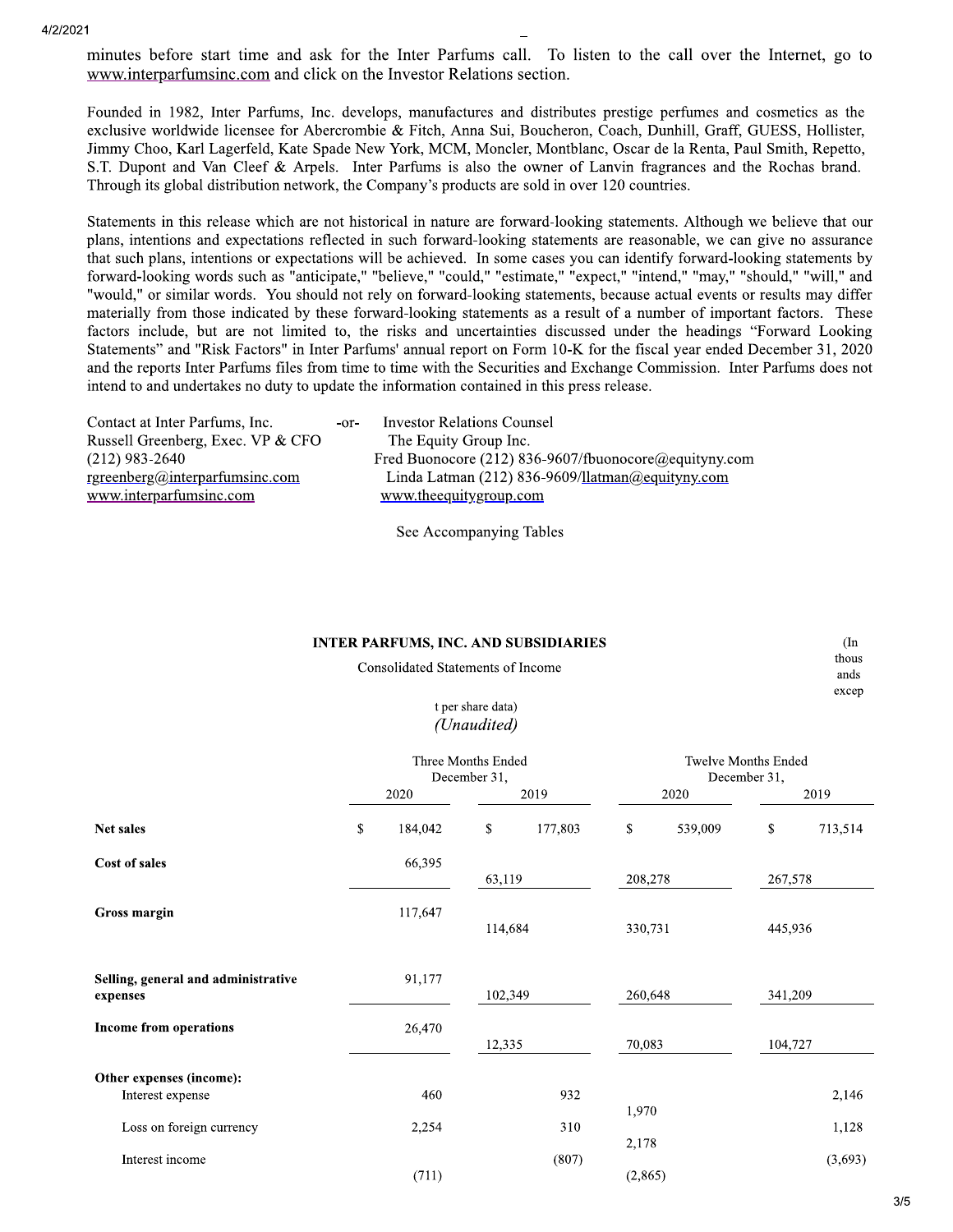4/2/2021

| Other income                                                              |              |              | $\overline{\phantom{m}}$ |                  |        |    | --      |
|---------------------------------------------------------------------------|--------------|--------------|--------------------------|------------------|--------|----|---------|
|                                                                           | (549)        |              |                          | (549)            |        |    |         |
|                                                                           | 1.454        |              | 435                      |                  | 734    |    | (419)   |
| Income before income taxes                                                | 25,016       |              | 11,900                   | 69,349           |        |    | 105,146 |
| Income taxes                                                              | 7,216        |              | 3,066                    | 19,381           |        |    | 29,076  |
| Net income                                                                | 17,800       |              | 8,834                    | 49,968           |        |    | 76,070  |
| Less: Net income attributable to<br>the noncontrolling interest           | 3,061        |              | 645                      |                  | 11,749 |    | 15,821  |
| Net income attributable to Inter<br>Parfums, Inc.                         | 14,739<br>\$ | $\mathbb{S}$ | 8,189                    | 38,219           |        | S. | 60,249  |
| Net income attributable to Inter<br>Parfums, Inc. common<br>shareholders: |              |              |                          |                  |        |    |         |
| <b>Basic</b>                                                              | \$0.47       |              | \$0.26                   |                  |        |    | \$1.92  |
| Diluted                                                                   | \$0.47       |              | \$0.26                   | \$1.21<br>\$1.21 |        |    | \$1.90  |
| Weighted average number of shares<br>outstanding:                         |              |              |                          |                  |        |    |         |
| <b>Basic</b>                                                              | 31,552       |              | 31,473                   |                  | 31,537 |    | 31,451  |
| Diluted                                                                   | 31,666       |              | 31,713                   |                  | 31,655 |    | 31,689  |
| Dividends declared per share                                              | \$0.00       |              | \$0.33                   |                  | \$0.33 |    | \$1.16  |

 $\overline{a}$ 

### **INTER PARFUMS, INC. AND SUBSIDIARIES**

**Consolidated Balance Sheets** December 31, 2020 and 2019 (In thousands except share and per share data)

| <b>Assets</b>                                         |              | 2020    | 2019          |  |
|-------------------------------------------------------|--------------|---------|---------------|--|
| Current assets:                                       |              |         |               |  |
| Cash and cash equivalents                             | $\mathbb{S}$ | 169,681 | \$<br>133,417 |  |
| Short-term investments                                |              | 126,627 | 119,714       |  |
| Accounts receivable, net                              |              | 124,057 | 133,010       |  |
| Inventories                                           |              | 158,822 | 167,809       |  |
| Receivables, other                                    |              | 1,815   | 2,054         |  |
| Other current assets                                  |              | 16,912  | 17,123        |  |
| Income taxes receivable                               |              | 2,806   | 169           |  |
| Total current assets                                  |              | 600,720 | 573,296       |  |
| Equipment and leasehold improvements, net             |              | 19,580  | 11,107        |  |
| Right-of-use assets, net                              |              | 24,734  | 28,359        |  |
| Trademarks, licenses and other intangible assets, net |              | 214,108 | 201,983       |  |
| Deferred tax assets                                   |              | 8,041   | 8,004         |  |
| Other assets                                          |              | 22,962  | 6,083         |  |
| <b>Total</b> assets                                   | \$           | 890,145 | \$<br>828,832 |  |
| <b>Liabilities and Equity</b>                         |              |         |               |  |
| Current liabilities:                                  |              |         |               |  |
| Current portion of long-term debt                     | \$           | 14,570  | \$<br>12,326  |  |
| Current portion of lease liabilities                  |              | 5,133   | 5,356         |  |
| Accounts payable - trade                              |              | 35,576  | 54,098        |  |
| Accrued expenses                                      |              | 95,629  | 96,421        |  |
| Income taxes payable                                  |              | 5,297   | 5,865         |  |

 $4/5$